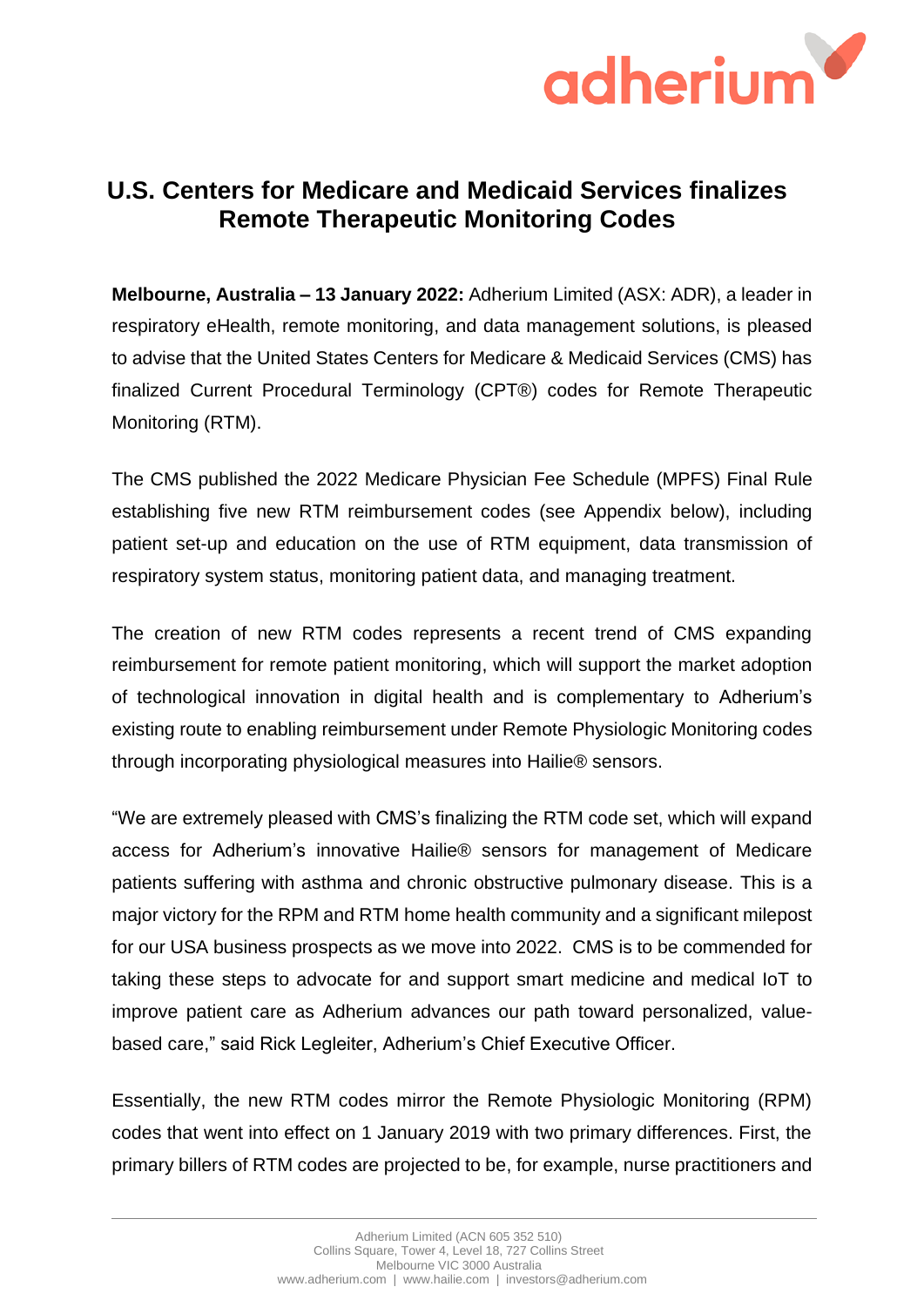

respiratory and physical therapists, in order to permit practitioners who are not physicians or non-physician providers to bill and be paid for furnishing RTM services. By contrast, RPM services are considered to be evaluation and management (E/M) services. Second, RTM codes monitor health conditions, including respiratory system status, musculoskeletal system status, therapy adherence (for example, medication), and therapy response (for example, medication), and as such, allow non-physiologic data to be collected. CMS does not specifically define "non-physiologic data," yet notes that RTM should be used to monitor health conditions through data capture.

Summary regarding the RTM codes are outlined in the Appendix section below. Additional CMS reimbursement updates will be provided as information becomes available.

## **About Adherium (ASX: ADR)**

Adherium is a provider of integrated digital health solutions and a worldwide leader in connected respiratory medical devices, with more than 180,000 sold globally. Adherium's Hailie® platform solution enables access by clinicians, healthcare providers and patients to remotely monitor medication usage, physiological measures, and adherence supporting reimbursement for qualifying patient management.

The Hailie® solution includes a suite of integration tools to enable the capture and sharing of health data via mobile and desktop apps, SDK and API integration tools, and Adherium's own broad range of sensors connected to respiratory medications. Adherium's Hailie® solution is designed to provide visibility to healthcare providers of medication use history to better understand patterns in patient respiratory disease.

#### Learn more at [www.adherium.com](about:blank)

This ASX announcement was approved and authorised for release by the Board of Adherium.

**Enquiries:** Rick Legleiter CEO Adherium Limited investors@adherium.com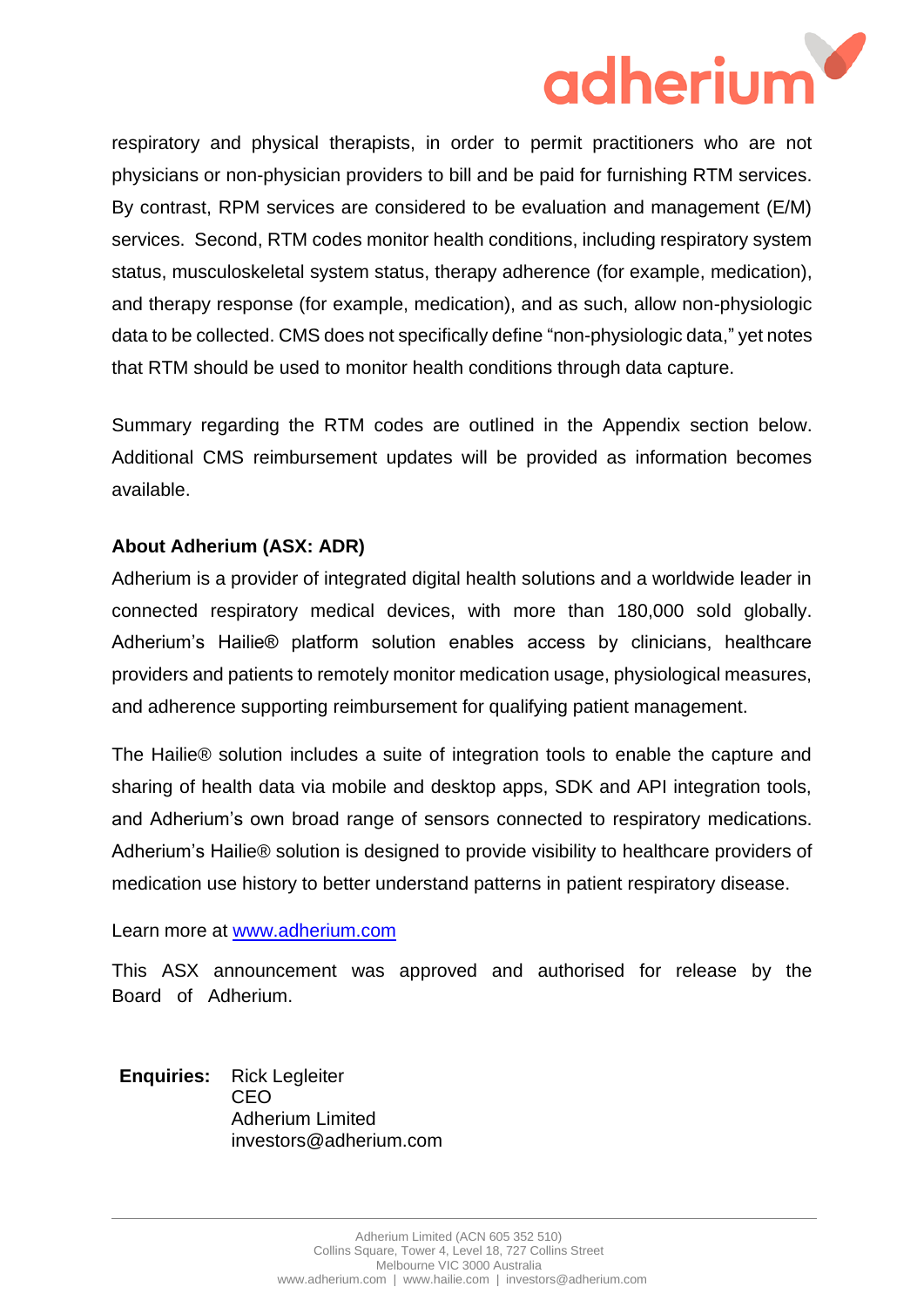

## **APPENDIX**

### Remote Therapeutic Monitoring Codes

Initial Set-up and Patient Education (CPT Code 98975):

Remote therapeutic monitoring (e.g., respiratory system status, musculoskeletal system status, therapy adherence, therapy response); initial set-up and patient education on use of equipment

Supply of Device for Monitoring Respiratory System (CPT Code 98976):

Remote therapeutic monitoring (e.g., respiratory system status, musculoskeletal system status, therapy adherence, therapy response); device(s) supply with scheduled (e.g., daily) recording(s) and/or programmed alert(s) transmission to monitor respiratory system, each 30 days

Supply of Device for Monitoring Musculoskeletal System (CPT Code 98977):

Remote therapeutic monitoring (e.g., respiratory system status, musculoskeletal system status, therapy adherence, therapy response); device(s) supply with scheduled (e.g., daily) recording(s) and/or programmed alert(s) transmission to monitor musculoskeletal system, each 30 days

Monitoring/Treatment Management Services, first 20 minutes (CPT Code 98980):

Remote therapeutic monitoring treatment management services, physician/ other qualified health care professional time in a calendar month requiring at least one interactive communication with the patient/caregiver during the calendar month; first 20 minutes

Monitoring/Treatment Management Services, each additional 20 minutes (CPT Code 98981):

Remote therapeutic monitoring treatment management services, physician/other qualified health care professional time in a calendar month requiring at least one interactive communication with the patient/caregiver during the calendar month; each additional 20 minutes (List separately in addition to code for primary procedure)

As background, Current Procedural Terminology (CPT) code set is maintained by the American Medical Association. The CPT codes describe medical, surgical, and diagnostic services designed to standardise information on medical services and procedures among providers, patients, and payers for administrative, financial, and analytical purposes. The use of the code set is mandated by almost all U.S. health insurance payment and information systems, including CMS.